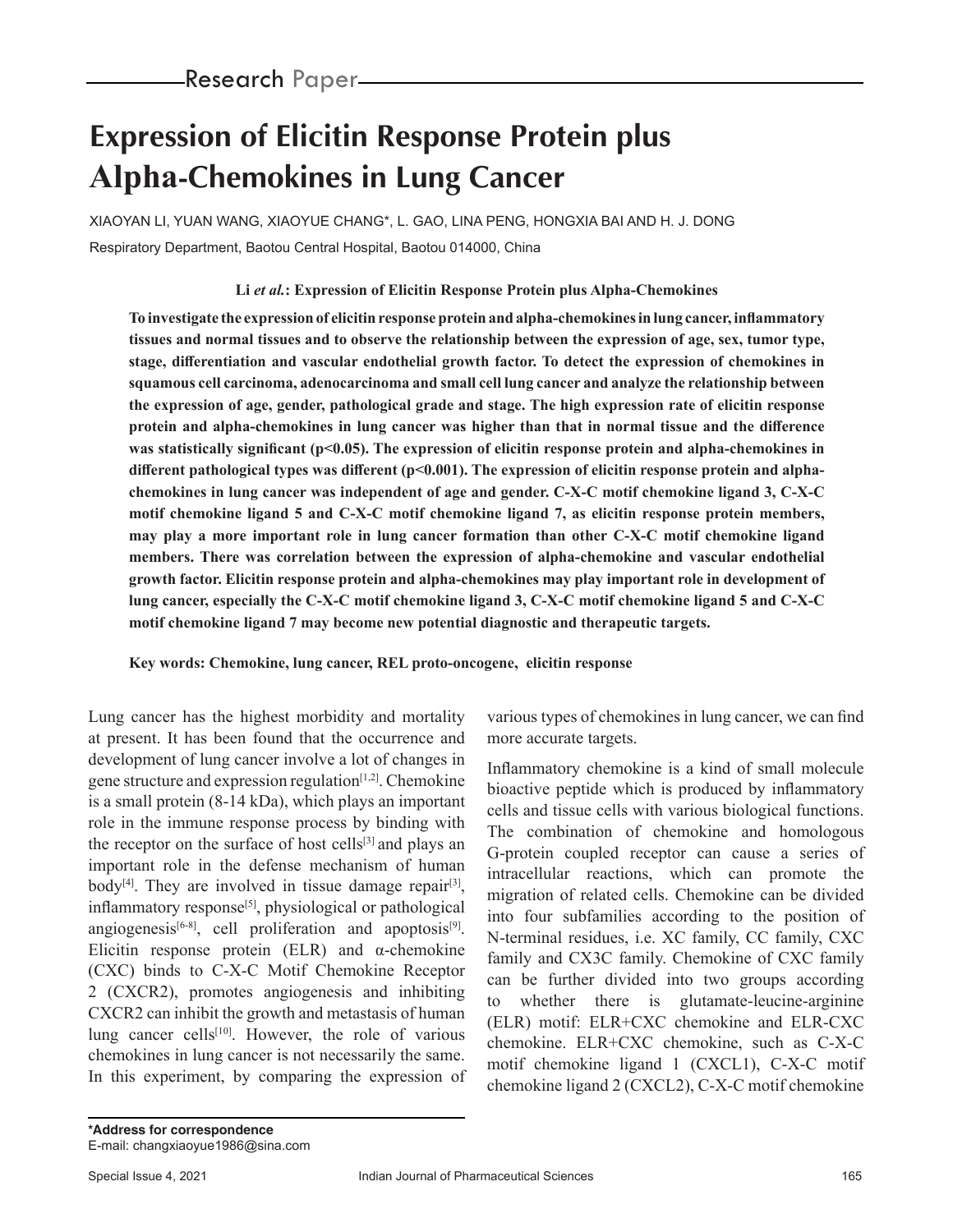ligand 3 (CXCL3), C-X-C motif chemokine ligand 5 (CXCL5), C-X-C motif chemokine ligand 7 (CXCL7), C-X-C motif chemokine ligand 8 (CXCL8), can bind to the C-X-C motif chemokine receptor 1 (CXCR1) or CXCR2 of neutrophils, chemotactic neutrophils or endothelial cells, thus promoting the synthesis and storage of factors to advance vascular production and angiogenesis.

In recent years, chemokine has been found to play a crucial role in the development of various cancer diseases. CXCL1 is highly expressed in melanoma, breast cancer<sup>[11,12]</sup>, bladder cancer, colorectal cancer, epithelial ovarian cancer and gastric cancer<sup>[13]</sup>. The continuous expression of CXCL1 chemokine can stimulate the growth of microvasculature to tumor through paracrine and promote the malignant transformation and progression of melanoma in an autocrine manner; over expression of CXCL1 in ovarian epithelial cancer cells can promote cell proliferation; the positive expression rate of CXCL1 in prostate cancer is significantly increased and it is found that the positive expression intensity is closely related to the grading and staging of prostate cancer, which provide reference value for the diagnosis and prognosis of prostate cancer<sup>[13]</sup>. CXCL1 can activate protein kinase B (Akt)/nuclear factor-kappa B (NF-κB) signal transduction pathway and promote the progression of breast cancer by binding to its receptor CXCR2<sup>[14]</sup>. CXCL2 is highly expressed in oral squamous cell carcinoma cells. In the blood of esophageal cancer patients, serum CXCL2 is significantly over expressed and plays a vital part in the formation and progression of esophageal cancer tumors, proliferation and metastasis of tumor cells. Serum CXCL2 can be used as a prognostic indicator<sup>[15]</sup>. CXCL2 may be a marker of adverse prognosis in gastrointestinal stromal cell tumors<sup>[16]</sup>. CXCL2 expression is significantly increased in colon cancer and even in precancerous adenoma<sup>[17]</sup>. CXCL3 is highly expressed in breast cancer and participates in the metastasis of breast cancer, which can be the therapeutic target of breast cancer<sup>[18]</sup>. CXCL3 and its receptor CXCR2 are over expressed in prostate cancer cells, prostate epithelial cells and prostate cancer tissues, which may play multiple roles in the progression and metastasis of prostate cancer<sup>[19,20]</sup>. The expression of CXCL5 in breast cancer is significantly only be used as a preliminary indicator to assess the severity of the disease, but also as an independent predictor of postoperative recurrence<sup>[21]</sup>; In cervical cancer, the expression of CXCL5 is up-regulated, which promotes the proliferation and migration of cervical cancer cells<sup>[22]</sup>. Currently, CXCL7 can modify breast cancer cells and the surrounding extracellular matrix to promote cancer cell metastasis. CXCL8 is widely involved in systemic inflammatory response and can stimulate the proliferation of various human melanocytes in a dose dependent manner, suggesting that it can be an autocrine growth factor, stimulate human epithelial cells and participate in the formation of metastasis.

#### **MATERIALS AND METHODS**

#### **Research object:**

Lung cancer tissue chip (60 cases of squamous cell carcinoma, 60 cases of adenocarcinoma, 8 cases of small cell lung cancer, 10 cases of normal lung tissue, 15 cases of paracancerous tissue).

#### **Immunohistochemical antibody:**

Immunohistochemical polyclonal antibody against CXCL1 (Immuoway YT2074), CXCL2 polyclonal antibody (cloud-clone PAB603Hu02), CXCL3 polyclonal antibody (Immuoway YT2075), CXCL5 polyclonal antibody (Immuoway YT5961), CXCL7 polyclonal antibody (Immuoway YT5963), CXCL8 polyclonal antibody (Immuoway YT2342), vascular endothelial growth factor (VEGF) monoclonal antibody (Immuoway YM3681), immunohistochemical second antibody, goat anti rabbit immunoglobulin G (IgG) purchased from Beijing Zhongshan Jinqiao Company.

# **Experimental steps of immunohistochemical elivision:**

Each piece of lung cancer tissue chip costs 30 min; by performing regular dewaxing hydration to these chips; blocking inactivated endogenous peroxidase in these lung cancer tissue chips: this is done by first using 3 % hydrogen peroxide  $(H_2O_2)$ , with citric acid buffer (pH 6.0) and 2.5 min high pressure to repair antigen in these tissues, until the temperature of the tissues cool to room temperature and then washing with phosphate buffer solution (PBS) for 5 min for three times; washing them with  $H_2O_2$  3 % methanol to close endogenous peroxidase for 10 min at room temperature and then washing with PBS for 3 min for three times; adding primary antibody (CXCL1 1:100; CXCL2 1:75; CXCL3 1:100; CXCL5 1:100; CXCL7 1:100; CXCL8 1:100) to these tissues and putting them into  $4^\circ$  refrigerator overnight; washing with 0.1 % tween-20 PBS for 5 min for three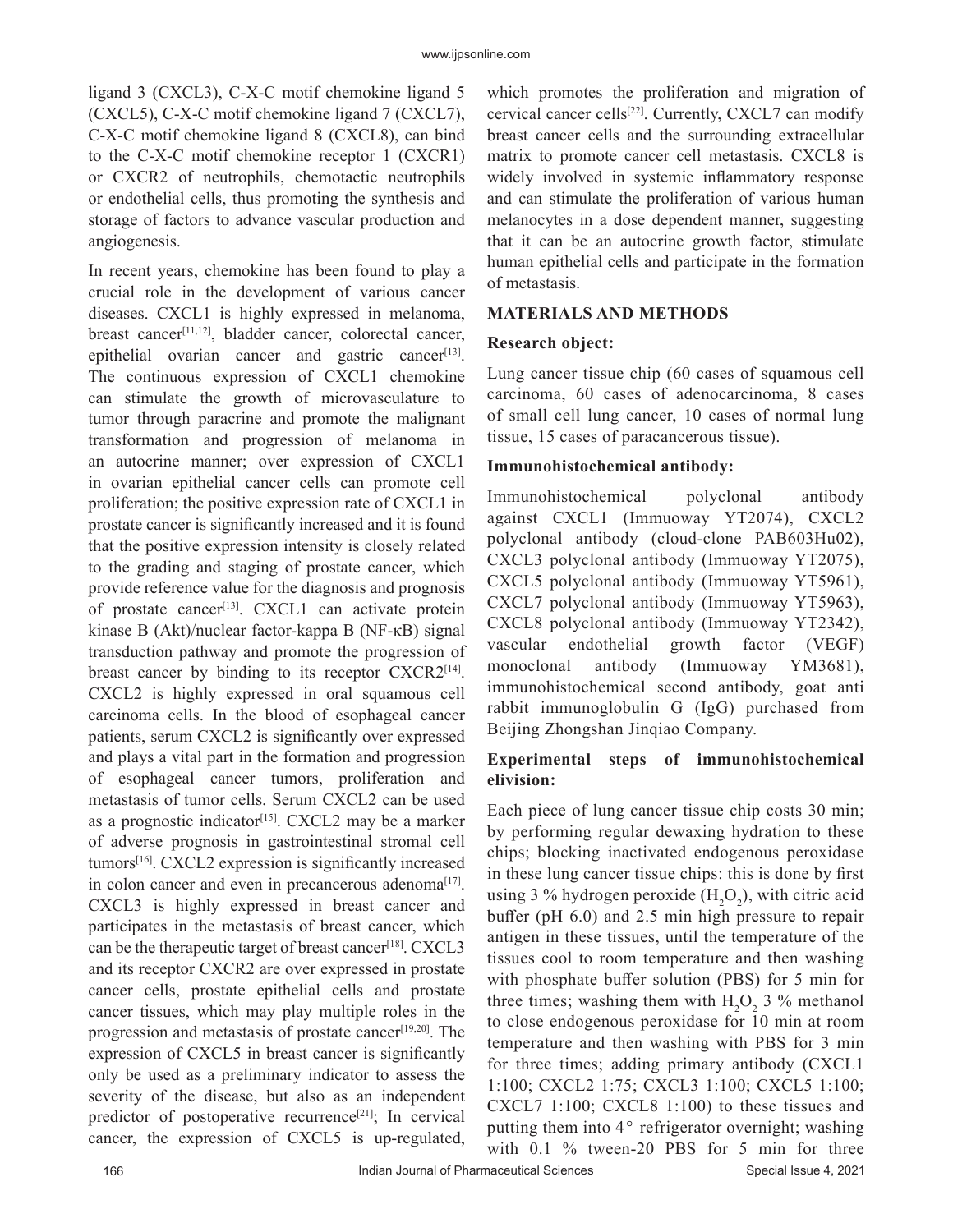times; adding amplifying agent to these tissues and incubating them at room temperature for 15 min; washing with 0.1 % tween-20 PBS for 5 min for three times; adding polymerase conjugate drop to these tissues and incubating them for 15 min at room temperature; washing with 0.1 % tween-20 PBS for 5 min for three times; conduct 3,3′-Diaminobenzidine (DAB) color development to these tissues, DAB color development time was controlled under microscope and the color development was terminated by distilled water washing; hematoxylin in the cells of these tissues was re-dyed, washed and fully washed after differentiation; after normal dehydration, these tissues should be transparent and using neutral gum to seal the tablets of these tissues.

# **Determination of immunohistochemical results:**

The negative control was stained with PBS and the results showed that the cancer tissues were not stained. The positive tissue was determined by the staining intensity score and the percentage score of positive cells. Percentage score of positive cells: 0 points when the positive rate  $\leq$ 5 %, 1 point when the positive rate  $\leq$ 5 %, 2 points when the positive rate  $\leq$ 50 %, 3 points when the positive rate  $\leq$ 100 %. Color intensity score: colorless for 0, light yellow for 1, brown for 2 and brown for 3. Take the product of the two for grading: 0 is negative; Record 1-3 points  $(+)$ , record 4-6 points  $(++)$ ; record 7-9 points  $(++)$ ; 9-12 points recorded  $(+++)$ . In this study, 7-12 scores were defined as high expression of chemokines.

# **Statistical methods:**

Statistical package for the social sciences (SPSS) 22.0 software was used for statistical analysis of the data and the measurement data were expressed. For comparison of measurement data between the two groups, the t-test was used in the case of normal distribution, while Wilcoxon symbol rank sum test was used in the case of non-normal distribution. Counting data were expressed by frequency or rate, Pearson chi square test was used for comparison, Spearman correlation was used in correlation analysis when the data was in order grade and Pearson correlation was used in dichotomous data. The  $p<0.05$ was considered to be statistically significant and the pairwise comparison was corrected by Bonferroni method on the basis of 0.05.

# **RESULTS AND DISCUSSION**

The expression of ELR+CXC factors in different tissue types is shown in Table 1. No high expression of ELR+CXC was detected in normal tissues and the high expression rate of ELR+CXC factors in cancer tissues was higher than that in normal tissues, with statistically significant differences ( $p$ <0.05) (Table 1).

The expression of ELR+CXC factor in squamous cell carcinoma is shown in Table 2. Comparison showed that the expression of ELR+CXC factor in squamous cell carcinoma was statistically significant  $(\chi^2 = 24.000, \text{ p} < 0.001)$ . The highest expression rate was CXCL3 factor. Pair comparison showed that the high expression rate of CXCL3 and CXCL5 factors was higher than that of CXCL1 factor, with statistically significant difference ( $p<0.003$ ). The high expression rate of CXCL7 factors was higher than that of CXCL2 factor, with statistically significant difference  $(p<0.003)$  and the high expression rate of other factors was not statistically significant after comparison ( $p$  $>$ 0.0033).

The expression of ELR+CXC factors in adenocarcinoma is shown in Table 3. There was significant difference in the expression of ELR+CXC in adenocarcinoma  $(\chi^2=108.592, p<0.001)$ . The comparison between the two groups showed that the high expression rate of CXCL3, CXCL5 and CXCL7 factors was higher than that of CXCL1, CXCL2 and CXCL8 factors  $(p<0.003)$ .

The age of patients with different expression of ELR+CXC factors is shown in Table 4. There was no significant difference in the age of patients with different expression of each factor  $(p>0.05)$ .

The expression of ELR+CXC factors in patients of different genders is shown in Table 5. There was no significant difference in the expression of ELR+CXC between different genders (p>0.05).

The expression of ELR+CXC factors in different TNM stages is shown in Table 6. The high expression rate of CXCL7 in tumor, nodes and metastases (TNM) stage I-II was 54.26 % and that in TNM stage III-IV was 30.56 %. The comparison showed that the high expression rate of CXCL7 in TNM stage I-II was higher than that in TNM stage III-IV, the difference was statistically significant  $(\chi^2=5.861, \text{ p}=0.015)$ . There was no statistical difference in the expression of other ELR+CXC factors in different TNM stages. Significance is  $(p>0.05)$ .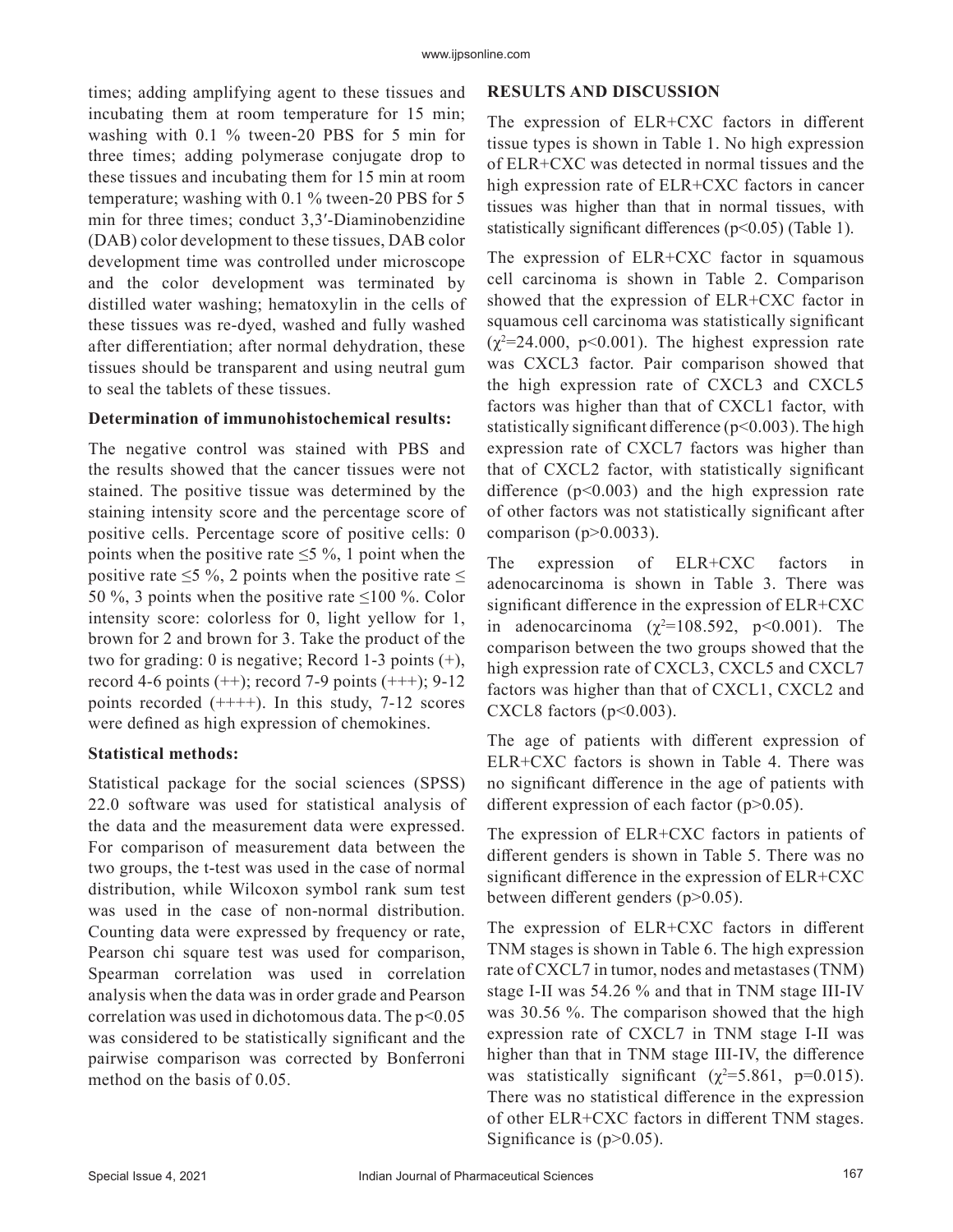| ELR+CXC            |                 |                      | Organization type |                   |                  |
|--------------------|-----------------|----------------------|-------------------|-------------------|------------------|
| correlation factor |                 | <b>Normal tissue</b> | Cancer tissue     | <b>Statistics</b> | <b>Parameter</b> |
| CXCL <sub>1</sub>  | Low expression  | 25 (100.00 %)        | 109 (83.85 %)     | $x^2 = 4.671$     | $p=0.031$        |
|                    | High expression | $0(0.00\%)$          | 21(16.15%)        |                   |                  |
| CXCL <sub>2</sub>  | Low expression  | 25 (100.00 %)        | 103 (79.23 %)     | $x^2 = 4.927$     | $p=0.026$        |
|                    | High expression | $0(0.00\%)$          | 27 (20.77 %)      |                   |                  |
| CXCL <sub>3</sub>  | Low expression  | 25 (100.00 %)        | 59 (45.38 %)      | $x^2 = 25.195$    | p<0.001          |
|                    | High expression | $0(0.00\%)$          | 71 (54.62 %)      |                   |                  |
| CXCL <sub>5</sub>  | Low expression  | 25 (100.00 %)        | 69 (53.08 %)      | $x^2=19.343$      | p<0.001          |
|                    | High expression | $0(0.00\%)$          | 61 $(46.92\%)$    |                   |                  |
| CXCL7              | Low expression  | 25 (100.00 %)        | 68 (52.31 %)      | $x^2$ =19.872     | p<0.001          |
|                    | High expression | $0(0.00\%)$          | 62 (47.69 %)      |                   |                  |
| CXCL <sub>8</sub>  | Low expression  | 25 (100.00 %)        | 100 (76.92 %)     | $x^2 = 5.752$     | $p=0.016$        |
|                    | High expression | $0(0.00\%)$          | 30 (23.08 %)      |                   |                  |

#### **TABLE 1: COMPARISON OF EXPRESSION OF ELR+CXC RELATED FACTORS IN DIFFERENT TISSUE TYPES**

#### **TABLE 2: EXPRESSION OF ELR+CXC FACTORS IN SQUAMOUS CELL CARCINOMA**

| <b>ELR+CXC</b> correlation factor |                 | <b>Expression situation</b> | <b>Statistics</b> |           |
|-----------------------------------|-----------------|-----------------------------|-------------------|-----------|
|                                   | Low expression  | High expression             |                   | Parameter |
| CXCL <sub>1</sub>                 | 60 $(100.00\%)$ | $0(0.00\%)$                 |                   |           |
| CXCL <sub>2</sub>                 | 57 (95.00 %)    | $3(5.00\%)$                 |                   |           |
| CXCL3*#                           | 45 (75.00 %)    | 15 (25.00 %)                | $x^2 = 24.000$    |           |
| CXCL5*                            | 48 (80.00 %)    | 12 (20.00 %)                |                   | p<0.001   |
| CXCL7                             | 51 (85.00 %)    | $9(15.00\%)$                |                   |           |
| CXCL8                             | 54 (90.00 %)    | $6(10.00\%)$                |                   |           |

Note:  $*$  is  $p$ <0.003 compared with CXCL1;  $*$  is  $p$ <0.003 compared with CXCL2

# **TABLE 3: EXPRESSION OF ELR+CXC FACTORS IN ADENOCARCINOMA**

|                   |                                                   | <b>Expression situation</b> |                   |           |
|-------------------|---------------------------------------------------|-----------------------------|-------------------|-----------|
| ELR+CXC           | correlation factor<br><b>Expression situation</b> |                             | <b>Statistics</b> | Parameter |
|                   | Low expression                                    | High expression             |                   |           |
| CXCL <sub>1</sub> | 48 (80.00 %)                                      | 12 (20.00 %)                |                   |           |
| CXCL <sub>2</sub> | 45 (75.00 %)                                      | 15 (25.00 %)                |                   |           |
| $CXCL3^{**}$      | 12 (20.00 %)                                      | 48 (80.00 %)                | $x^2$ =108.592    | p<0.001   |
| $CXCL5^{**}$      | 20 (33.33 %)                                      | 40 (66.67 %)                |                   |           |
| $CXCL7^{**}$      | 10 $(16.67%)$                                     | 50 (83.33 %)                |                   |           |
| CXCL8             | 46 (76.67 %)                                      | 14 (23.33 %)                |                   |           |

Note: \* refers to p<0.003 compared with CXCL1; # refers to p<0.003 compared with CXCL2;  $^\triangledown$  refers to p<0.003 compared with CXCL8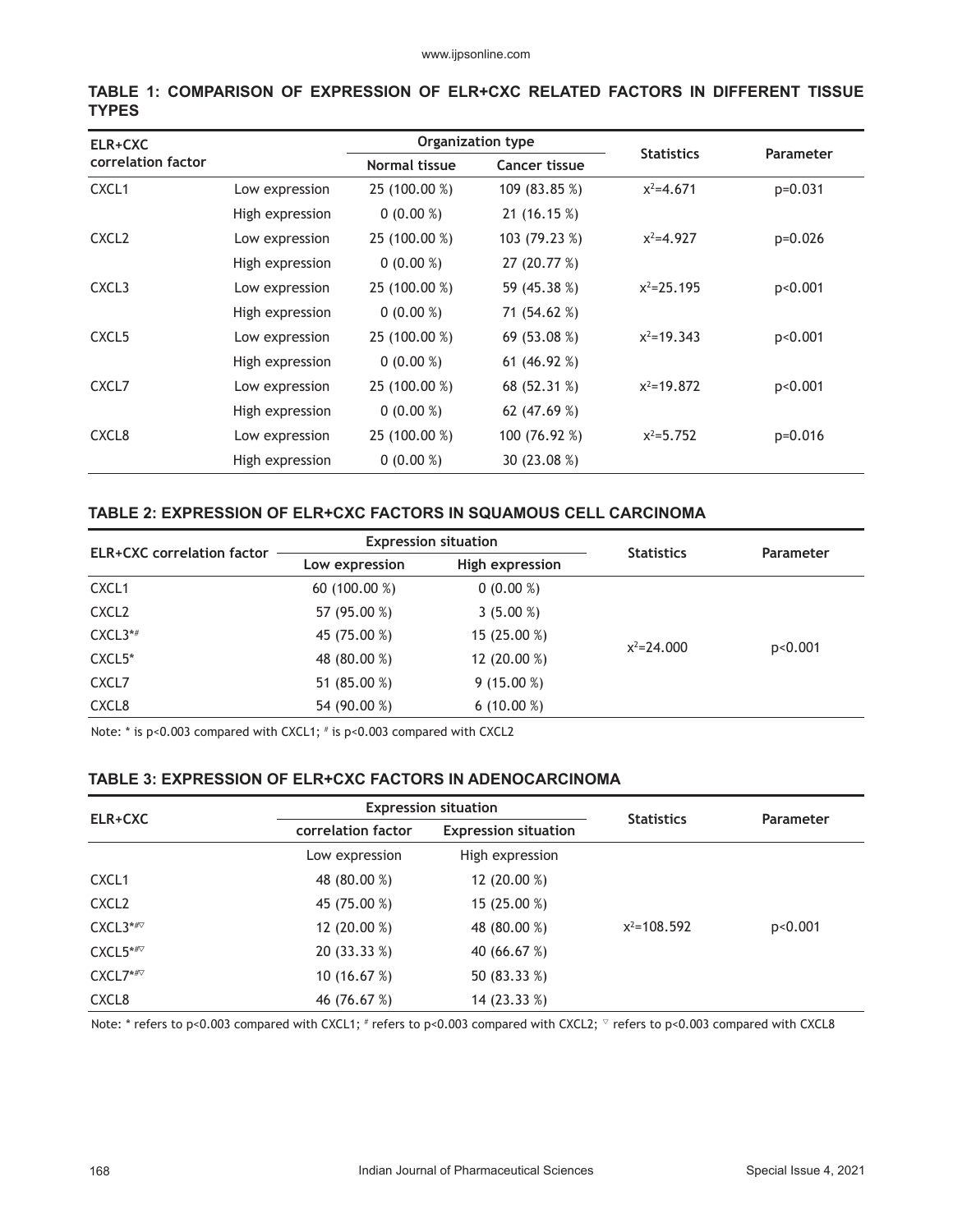#### www.ijpsonline.com

# **TABLE 4: CORRELATION BETWEEN EXPRESSION OF ELR+CXC FACTORS AND AGE OF PATIENTS**

| <b>ELR+CXC</b> correlation |                  | <b>Expression situation</b> | <b>Statistics</b> | Parameter |  |
|----------------------------|------------------|-----------------------------|-------------------|-----------|--|
| factor                     | Low expression   | High expression             |                   |           |  |
| CXCL1 (109:21)             | $55.30 \pm 8.70$ | $55.81 \pm 8.88$            | $t = 0.244$       | p=0.808   |  |
| CXCL2 (103:27)             | $55.20 \pm 8.77$ | $56.07 \pm 8.57$            | $t = 0.461$       | $p=0.645$ |  |
| CXCL3 (59:71)              | $56.17 \pm 8.45$ | $54.73 \pm 8.91$            | $t = 0.937$       | $p=0.350$ |  |
| CXCL5 (69:61)              | $56.51 \pm 8.61$ | $54.11 \pm 8.69$            | $t = 1.574$       | $p=0.118$ |  |
| CXCL7 (68:62)              | $55.87 \pm 8.83$ | $54.85 \pm 8.59$            | $t = 0.662$       | $p=0.509$ |  |
| CXCL8 (100:30)             | $55.40\pm8.81$   | $55.33 \pm 8.48$            | t=0.037           | p=0.970   |  |

#### **TABLE 5: CORRELATION BETWEEN THE EXPRESSION OF ELR+CXC FACTORS AND PATIENTS GENDER**

| <b>ELR+CXC</b> correlation factor |                 | Gender       |               |                   |                  |
|-----------------------------------|-----------------|--------------|---------------|-------------------|------------------|
|                                   |                 | Male         | Female        | <b>Statistics</b> | <b>Parameter</b> |
| CXCL <sub>1</sub>                 | Low expression  | 78 (85.71 %) | 31 (79.49 %)  | $x^2=0.782$       | $p=0.377$        |
|                                   | High expression | 13 (14.29 %) | 8(20.51%)     |                   |                  |
| CXCL <sub>2</sub>                 | Low expression  | 74 (81.32 %) | 29 (74.36 %)  | $x^2=0.804$       | $p=0.370$        |
|                                   | High expression | 17 (18.68 %) | 10 $(25.64%)$ |                   |                  |
| CXCL3                             | Low expression  | 46 (50.55 %) | 13 (44.83 %)  | $x^2 = 3.264$     | $p=0.071$        |
|                                   | High expression | 45 (49.45 %) | 26 (55.17 %)  |                   |                  |
| CXCL <sub>5</sub>                 | Low expression  | 53 (58.24 %) | 16(55.17%)    | $x^2 = 3.249$     | $p=0.071$        |
|                                   | High expression | 38 (41.76 %) | 23 (44.83 %)  |                   |                  |
| CXCL7                             | Low expression  | 50 (54.95 %) | 18 (62.07 %)  | $x^2 = 0.846$     | $p=0.358$        |
|                                   | High expression | 41 (45.05 %) | 21 (37.93 %)  |                   |                  |
| CXCL8                             | Low expression  | 71 (78.02 %) | 29 (74.36 %)  | $x^2=0.206$       | $p=0.50$         |
|                                   | High expression | 20 (21.98 %) | 10 $(25.64%)$ |                   |                  |

# **TABLE 6: COMPARISON OF EXPRESSION OF ELR+CXC FACTORS IN DIFFERENT TNM STAGES**

| <b>ELR+CXC</b> correlation factor |                 |              | <b>TNM stages</b> |                   |                  |
|-----------------------------------|-----------------|--------------|-------------------|-------------------|------------------|
|                                   |                 | Stage I-II   | Stage III~IV      | <b>Statistics</b> | <b>Parameter</b> |
| CXCL <sub>1</sub>                 | Low Expression  | 81 (86.17 %) | 28 (77.78 %)      | $x^2 = 1.354$     | $p=0.245$        |
|                                   | High expression | 13 (13.83 %) | 8(22.22%)         |                   |                  |
| CXCL <sub>2</sub>                 | Low expression  | 78 (82.98 %) | 25 (69.44 %)      | $x^2 = 2.898$     | $p=0.089$        |
|                                   | High expression | 16 (17.02 %) | 11 (30.56 %)      |                   |                  |
| CXCL3                             | Low expression  | 41 (43.62 %) | 18 (50.00 %)      | $x^2=0.428$       | $p=0.513$        |
|                                   | High expression | 53 (56.38 %) | 18 (50.00 %)      |                   |                  |
| CXCL <sub>5</sub>                 | Low expression  | 46 (48.94 %) | 23 (63.89 %)      | $x^2 = 2.337$     | $p=0.126$        |
|                                   | High expression | 48 (51.06 %) | 13 (36.11 %)      |                   |                  |
| CXCL7                             | Low expression  | 43 (45.74 %) | 25 (69.44 %)      | $x^2 = 5.861$     | $p=0.015$        |
|                                   | High expression | 51 (54.26 %) | 11 (30.56 %)      |                   |                  |
| CXCL <sub>8</sub>                 | Low expression  | 70 (74.47 %) | 30 (83.33 %)      | $x^2 = 1.152$     | $p=0.283$        |
|                                   | High expression | 24 (25.53 %) | 6(16.67%)         |                   |                  |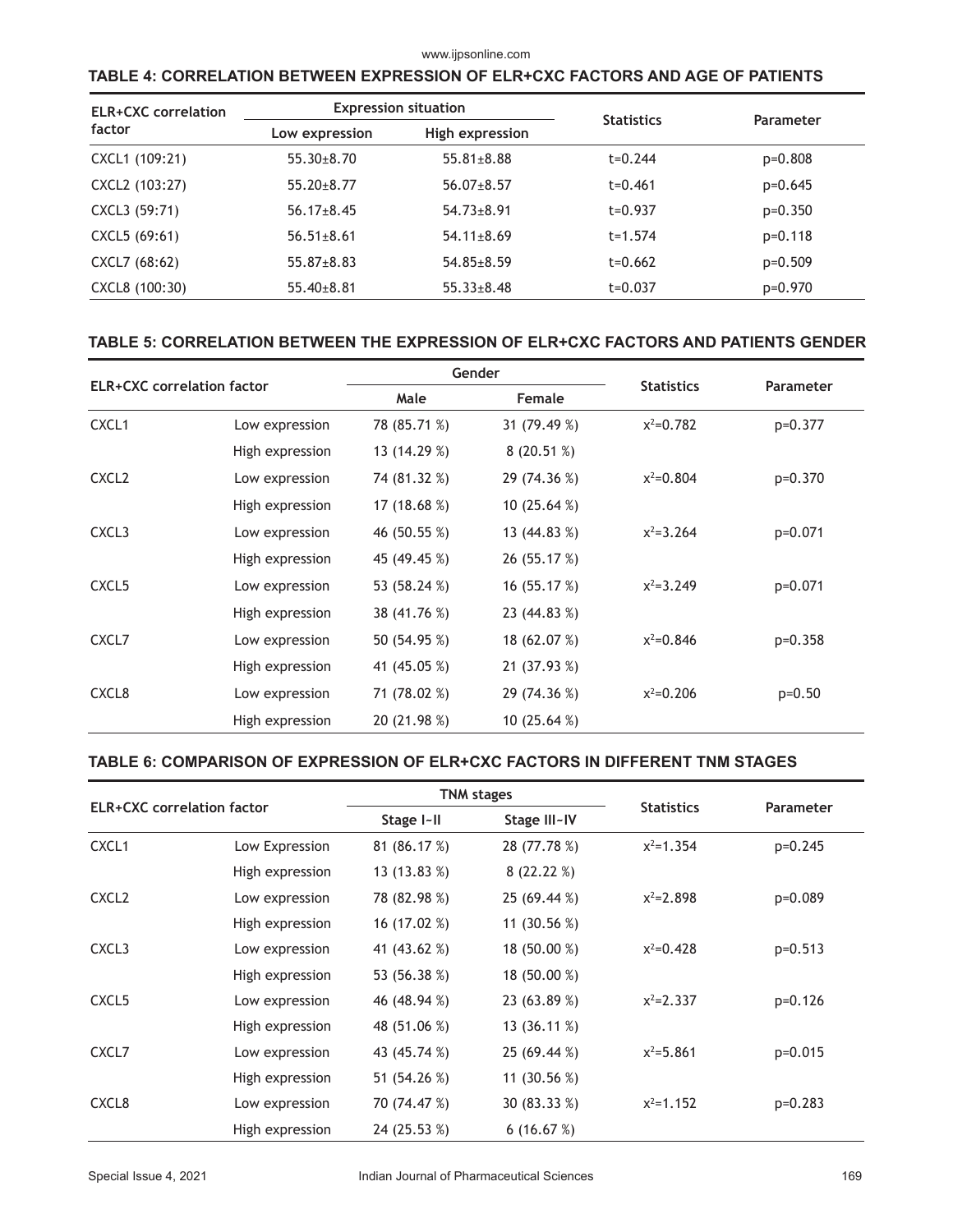The expression of ELR+CXC factors in different tissue grades is shown in Table 7. There was no statistical significance in the comparison of different tissue grades ( $\chi$ 2=5.920, p=0.052) and there was no statistical significance in the correlation analysis. The expression of ELR+CXC factors in lung cancer tissues is shown in fig. 1.The expression of ELR+CXC factors in lung cancer tissues is significantly higher than that in normal lung tissues.

The expression of VEGF in 130 cancer tissues was detected. The correlation between the expression of ELR+CXC and VEGF was shown in Table 8. Correlation analysis showed that the expression of ELR+CXC factor and VEGF factor had correlation and had statistical significance  $(p<0.05)$ . The expression of VEGF factor in lung cancer tissues is showed in fig. 2. The expression of VEGF factor in lung cancer tissues is significantly higher than that in normal lung tissues.

|--|

| <b>ELR+CXC</b> correlation factor |                 |               | <b>Tissue category</b> |              |                   |                  |
|-----------------------------------|-----------------|---------------|------------------------|--------------|-------------------|------------------|
|                                   |                 | Category 1    | Category 2             | Category 3   | <b>Statistics</b> | <b>Parameter</b> |
| CXCL1                             | Low expression  | 13 (86.67 %)  | 75 (89.29 %)           | 9(100.00%)   | $x^2 = 1.209$     | $p=0.546$        |
|                                   | High expression | 2(13.33%)     | 9(10.71%)              | $0(0.00\%)$  |                   |                  |
| CXCL <sub>2</sub>                 | Low expression  | 12 (80.00 %)  | 75 (89.29 %)           | 6(66.67%)    | $x^2 = 4.021$     | $p=0.134$        |
|                                   | High expression | $3(20.00\%)$  | 9(10.71%)              | 3(33.33%)    |                   |                  |
| CXCL3                             | Low expression  | 4 $(26.67%)$  | 40 (47.62 %)           | 7(77.78%)    | $x^2 = 5.920$     | $p=0.052$        |
|                                   | High expression | 11 (73.33 %)  | 44 (52.38 %)           | 2(22.22%)    |                   |                  |
| CXCL <sub>5</sub>                 | Low expression  | $9(60.00\%)$  | 43 (51.19 %)           | 5(55.56%)    | $x^2=0.427$       | $p=0.808$        |
|                                   | High expression | 6 $(40.00\%)$ | 41 (48.81 %)           | 4 (44.44 %)  |                   |                  |
| CXCL7                             | Low expression  | 6 $(40.00\%)$ | 44 (52.38 %)           | 3(33.33%)    | $x^2 = 1.754$     | $p=0.416$        |
|                                   | High expression | $9(60.00\%)$  | 40 (47.62 %)           | 6(66.67%)    |                   |                  |
| CXCL8                             | Low expression  | 15 (100.00 %) | 67(79.76%)             | 8(88.89%)    | $x^2 = 3.971$     | $p=0.137$        |
|                                   | High expression | $0(0.00\%)$   | 17 (20.24 %)           | 1 $(11.11%)$ |                   |                  |



**Fig. 1: The expression of ELR+CXC factors in lung cancer tissue**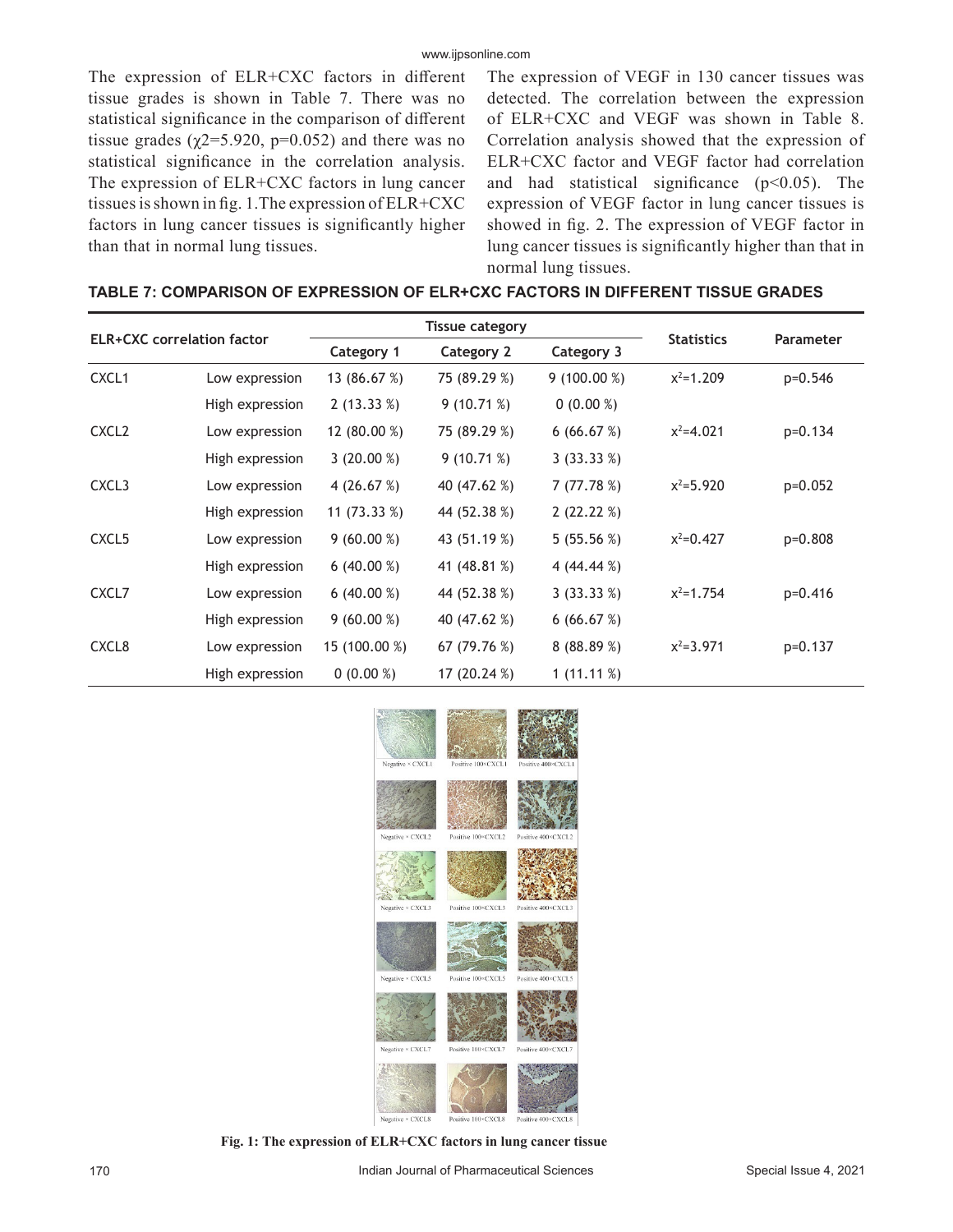#### **TABLE 8: CORRELATION BETWEEN ELR+CXC FACTOR EXPRESSION AND VEGF FACTOR EXPRESSION**

| <b>ELR+CXC</b> correlation factor |                 | <b>VEGF Factor</b> |                 | Correlation                  | Contingency           |  |
|-----------------------------------|-----------------|--------------------|-----------------|------------------------------|-----------------------|--|
|                                   |                 | Low expression     | High expression | analysis                     | coefficient*          |  |
| CXCL <sub>1</sub>                 | Low expression  | 56                 | 53              | $x^2$ =18.954, p<0.001       | $r=0.382, p<0.001$    |  |
|                                   | High expression | 0                  | 21              |                              |                       |  |
| CXCL <sub>2</sub>                 | Low expression  | 49                 | 54              | $x^2 = 4.088$ , p=0.043      | $r=0.177$ , $p=0.044$ |  |
|                                   | High expression | 7                  | 20              |                              |                       |  |
| CXCL3                             | Low expression  | 40                 | 19              | $x^2$ =26.921, p<0.001       | $r=0.455, p<0.001$    |  |
|                                   | High expression | 16                 | 55              |                              |                       |  |
| CXCL <sub>5</sub>                 | Low expression  | 46                 | 23              | $x^2 = 33.372$ , $p < 0.001$ | $r=0.507$ , $p<0.001$ |  |
|                                   | High expression | 10                 | 51              |                              |                       |  |
| CXCL7                             | Low expression  | 46                 | 22              | $x^2 = 35.103$ , $p < 0.001$ | $r=0.520, p<0.001$    |  |
|                                   | High expression | 10                 | 52              |                              |                       |  |
| CXCL <sub>8</sub>                 | Low expression  | 53                 | 47              | $x^2$ =17.401, p<0.001       | $r=0.366, p<0.001$    |  |
|                                   | High expression | 3                  | 27              |                              |                       |  |

Note: \* is Pearson coefficient



Negative×VEGF



Positive 100×VEGF



Positive 400×VEGF

**Fig. 2: The expression of VEGF factor in lung cancer tissues**

The above studies show that ELR+CXC are widely involved in the formation and progression of tumor cells. In non-small cell lung cancer, the binding of ELR+CXC chemokine and CXCR2 receptor can promote angiogenesis, while inhibition of CXCR2 can obstruct the growth and metastasis of human lung cancer cells, suggesting that ELR+CXC is involved in the process of lung cancer development, but the role of each factor in this process is not clear. In this experiment, the expression of each factor in tumor cells was preliminarily detected and the expressions of CXCL3, CXCL5 and CXCL7 were found significantly higher in tumor cells than in others, suggesting that it may play a more important role in tumor and may become a new target for the treatment of lung cancer. The expression of ELR+CXC is correlated to VEGF. Considering the synergistic effect of ELR+CXC and VEGF in the process of tumor formation, the possibility of common pathway is not excluded. At present, there are relevant researches showing that CXCL5 and CXCL7 are highly expressed in the serum of patients with non-small cell lung cancer, but there is no relevant research on the expression of CXCL3 in lung cancer. The expression of ELR+CXC in small cell lung cancer is higher than that of squamous cell carcinoma and adenocarcinoma, considering that ELR+CXC have a strong effect on the formation of small cell lung cancer. However, since the number of small cell lung cancer specimens in this experiment is relatively small, it is impossible to carry out systematic statistics and currently there is no relevant research. Therefore, the role of ELR+CXC in small cell lung cancer needs further experimental study.

The high expression rate of ELR+CXC in lung cancer was significantly higher than that in normal tissues ( $p<0.05$ ). The expression of ELR+CXC